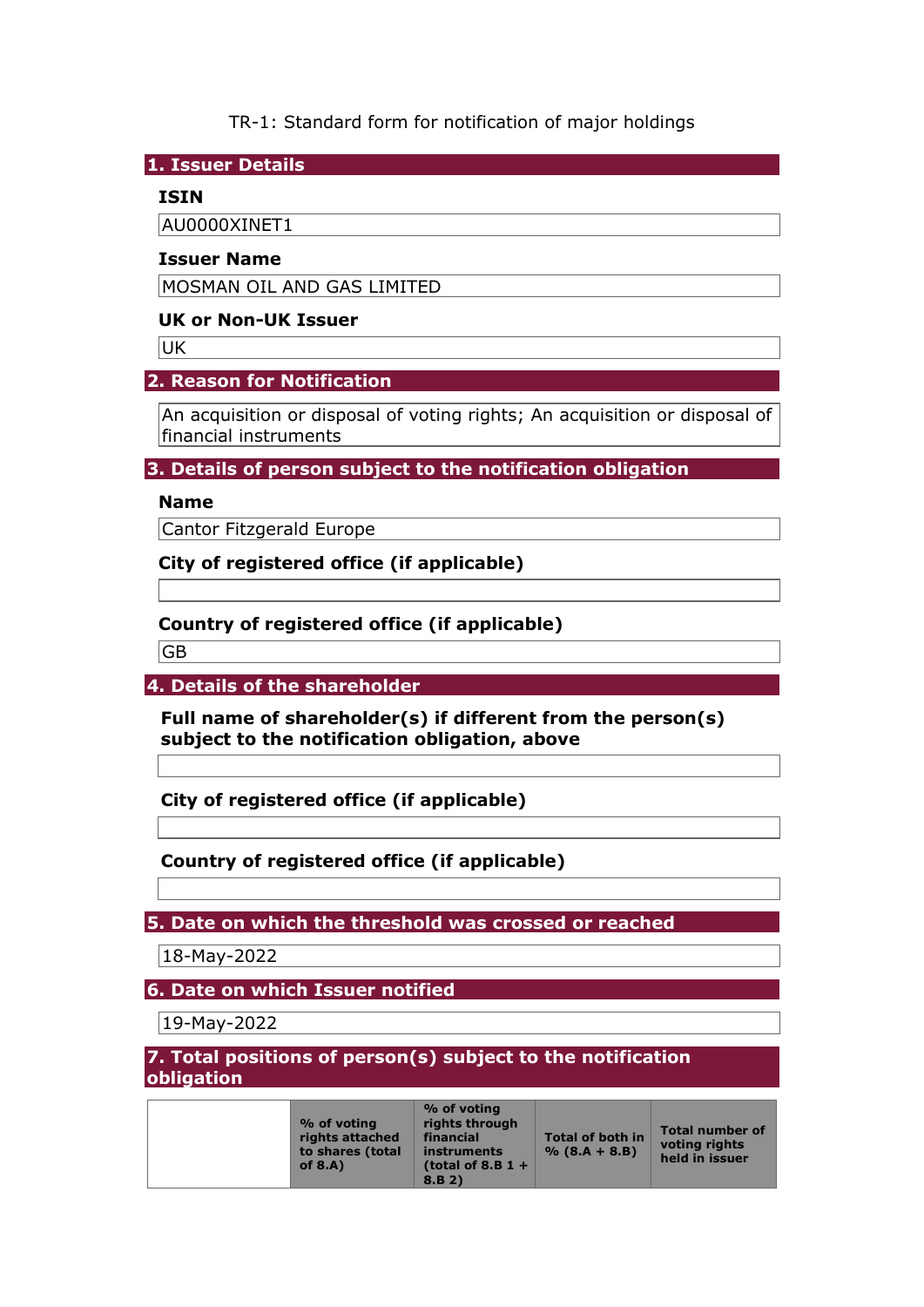| Resulting<br>situation on<br>the date on<br>which<br>threshold was<br>crossed or<br>reached | 10.924041 | 0.000000 | 10.924041 | 570250000 |
|---------------------------------------------------------------------------------------------|-----------|----------|-----------|-----------|
| Position of<br>previous<br>notification (if<br>applicable)                                  |           |          |           |           |

### **8. Notified details of the resulting situation on the date on which the threshold was crossed or reached**

#### **8A. Voting rights attached to shares**

| <b>Class/Type of</b><br>shares ISIN<br>code(if possible) | Number of direct<br>voting rights<br>(DTR5.1) | Number of<br>indirect voting<br>rights<br>(DTR5.2.1) | % of direct voting<br>rights (DTR5.1) | $\%$ of indirect<br>voting rights<br>(DTR5.2.1) |
|----------------------------------------------------------|-----------------------------------------------|------------------------------------------------------|---------------------------------------|-------------------------------------------------|
| AU0000XINET1                                             | 570250000                                     | 0                                                    | 10.924041                             | 0.000000                                        |
| Sub Total 8.A                                            | 570250000                                     |                                                      | 10.924041%                            |                                                 |

# **8B1. Financial Instruments according to (DTR5.3.1R.(1) (a))**

| <b>Type of financial</b><br>instrument | date | <b>Expiration Exercise/conversion</b><br><b>period</b> | Number of voting rights that<br>may be acquired if the<br>instrument is<br>exercised/converted | $\%$ of<br><u> votina</u><br>rights |
|----------------------------------------|------|--------------------------------------------------------|------------------------------------------------------------------------------------------------|-------------------------------------|
| Sub Total 8.B1                         |      |                                                        |                                                                                                |                                     |

#### **8B2. Financial Instruments with similar economic effect according to (DTR5.3.1R.(1) (b))**

| <b>Type of</b><br>financial<br>instrument | <b>Expiration</b><br>date | $\mathsf{Exercise}/\mathsf{conversion}$<br>period | <b>Physical or cash</b><br>settlement | Number of<br>voting rights | $\%$ of<br>votina<br>riahts |
|-------------------------------------------|---------------------------|---------------------------------------------------|---------------------------------------|----------------------------|-----------------------------|
| Sub Total 8.B2                            |                           |                                                   |                                       |                            |                             |

#### **9. Information in relation to the person subject to the notification obligation**

1. Person subject to the notification obligation is not controlled by any natural person or legal entity and does not control any other undertaking(s) holding directly or indirectly an interest in the (underlying) issuer.

| Ultimate<br>controlling person undertaking | Name of<br><b>Controlled</b> | $\%$ of voting<br>rights if it equals through financial<br>the notifiable<br>threshold | $\frac{1}{2}$ of voting rights<br>or is higher than instruments if it equals<br>or is higher than the<br>notifiable threshold | Total of both if it<br>equals or is<br>higher than the<br>notifiable<br>threshold |
|--------------------------------------------|------------------------------|----------------------------------------------------------------------------------------|-------------------------------------------------------------------------------------------------------------------------------|-----------------------------------------------------------------------------------|
|                                            |                              |                                                                                        |                                                                                                                               |                                                                                   |

# **10. In case of proxy voting**

**Name of the proxy holder**